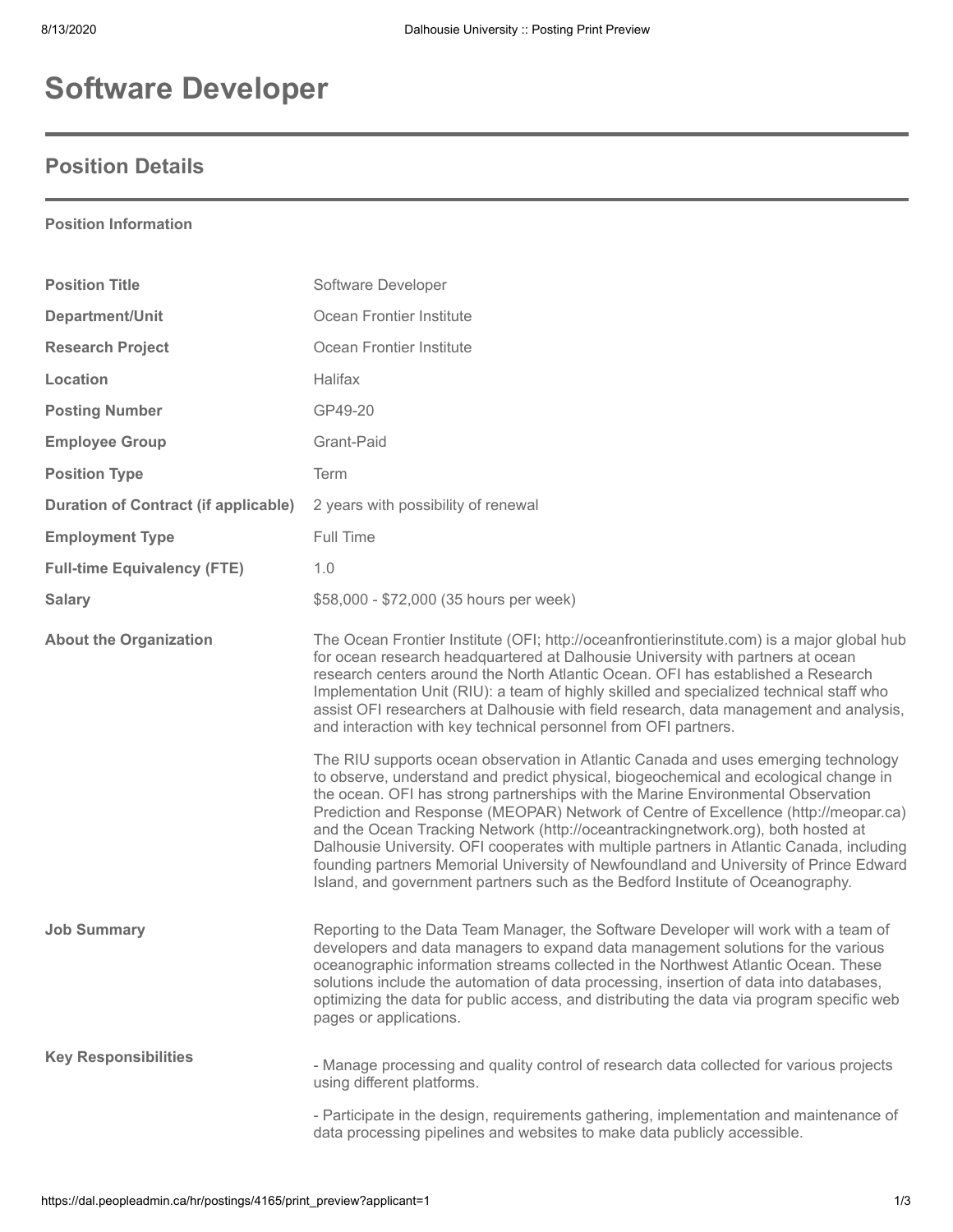| 8/13/2020                                                | Dalhousie University :: Posting Print Preview                                                                                                                                                                                                                                                                                                                                                                                                                                                                                                                                                                                                                                                                                                                                                                                                                           |
|----------------------------------------------------------|-------------------------------------------------------------------------------------------------------------------------------------------------------------------------------------------------------------------------------------------------------------------------------------------------------------------------------------------------------------------------------------------------------------------------------------------------------------------------------------------------------------------------------------------------------------------------------------------------------------------------------------------------------------------------------------------------------------------------------------------------------------------------------------------------------------------------------------------------------------------------|
|                                                          | - Maintain servers, CentOS servers on virtual hosts, databases, and file systems<br>(including backup systems).                                                                                                                                                                                                                                                                                                                                                                                                                                                                                                                                                                                                                                                                                                                                                         |
|                                                          | - Provide technical support for various research projects and advise on best practices for<br>generating, storing, and serving various types of data.                                                                                                                                                                                                                                                                                                                                                                                                                                                                                                                                                                                                                                                                                                                   |
|                                                          | - Support colleagues with the use of software and hardware.                                                                                                                                                                                                                                                                                                                                                                                                                                                                                                                                                                                                                                                                                                                                                                                                             |
|                                                          | - Troubleshoot and solve technical issues that arise.                                                                                                                                                                                                                                                                                                                                                                                                                                                                                                                                                                                                                                                                                                                                                                                                                   |
| <b>Note</b>                                              | Work outside of normal working hours to accommodate live operations will be required<br>on an infrequent basis.                                                                                                                                                                                                                                                                                                                                                                                                                                                                                                                                                                                                                                                                                                                                                         |
|                                                          | Occasional local, provincial, and/or national travel to attend conferences and events is<br>required.                                                                                                                                                                                                                                                                                                                                                                                                                                                                                                                                                                                                                                                                                                                                                                   |
| <b>Qualifications</b>                                    | Undergraduate degree in Computer Science or related field (or combination of 3 years<br>training and experience) is required. Experience working with databases is required, with<br>knowledge of SQL highly preferred. Experience with object-oriented programming is<br>required. Experience with scripting languages (Python, R, Matlab, etc.), as well as web<br>technologies (HTML, CSS, JavaScript, etc.) is highly preferred. Experience using<br>RESTful APIs, Django, CSS preprocessors, continuous integration systems, and<br>knowledge of modern web frameworks (Angular, Vue, React, etc.) and the agile process<br>are assets. Experience with Linux and macOS preferred. Must possess strong written<br>and verbal English communication skills and have excellent attention to detail, with the<br>ability to work independently and as part of a team. |
| <b>Additional Information</b>                            | Dalhousie University supports a healthy and balanced lifestyle. Our total compensation<br>package includes a voluntary RRSP, health and dental plans and an employee and<br>family assistance program.                                                                                                                                                                                                                                                                                                                                                                                                                                                                                                                                                                                                                                                                  |
| <b>Application Consideration</b>                         |                                                                                                                                                                                                                                                                                                                                                                                                                                                                                                                                                                                                                                                                                                                                                                                                                                                                         |
| <b>Diversity Statement</b>                               | Dalhousie University is committed to fostering a collegial culture grounded in diversity<br>and inclusiveness. The university encourages applications from Indigenous persons,<br>persons with a disability, racially visible persons, women, persons of a minority sexual<br>orientation and/or gender identity, and all candidates who would contribute to the<br>diversity of our community. For more information, please visit<br>www.dal.ca/hiringfordiversity.                                                                                                                                                                                                                                                                                                                                                                                                    |
| <b>Posting Detail Information</b>                        |                                                                                                                                                                                                                                                                                                                                                                                                                                                                                                                                                                                                                                                                                                                                                                                                                                                                         |
| <b>Number of Vacancies</b>                               | 1                                                                                                                                                                                                                                                                                                                                                                                                                                                                                                                                                                                                                                                                                                                                                                                                                                                                       |
| <b>Open Date</b>                                         | 08/13/2020                                                                                                                                                                                                                                                                                                                                                                                                                                                                                                                                                                                                                                                                                                                                                                                                                                                              |
| <b>Close Date</b>                                        | 09/07/2020                                                                                                                                                                                                                                                                                                                                                                                                                                                                                                                                                                                                                                                                                                                                                                                                                                                              |
| <b>Open Until Filled</b>                                 | No                                                                                                                                                                                                                                                                                                                                                                                                                                                                                                                                                                                                                                                                                                                                                                                                                                                                      |
| <b>Special Instructions to Applicant</b>                 |                                                                                                                                                                                                                                                                                                                                                                                                                                                                                                                                                                                                                                                                                                                                                                                                                                                                         |
| <b>Quick Link for Direct Access to</b><br><b>Posting</b> | http://dal.peopleadmin.ca/postings/4165                                                                                                                                                                                                                                                                                                                                                                                                                                                                                                                                                                                                                                                                                                                                                                                                                                 |
|                                                          |                                                                                                                                                                                                                                                                                                                                                                                                                                                                                                                                                                                                                                                                                                                                                                                                                                                                         |

# **Documents Needed to Apply**

Required Documents